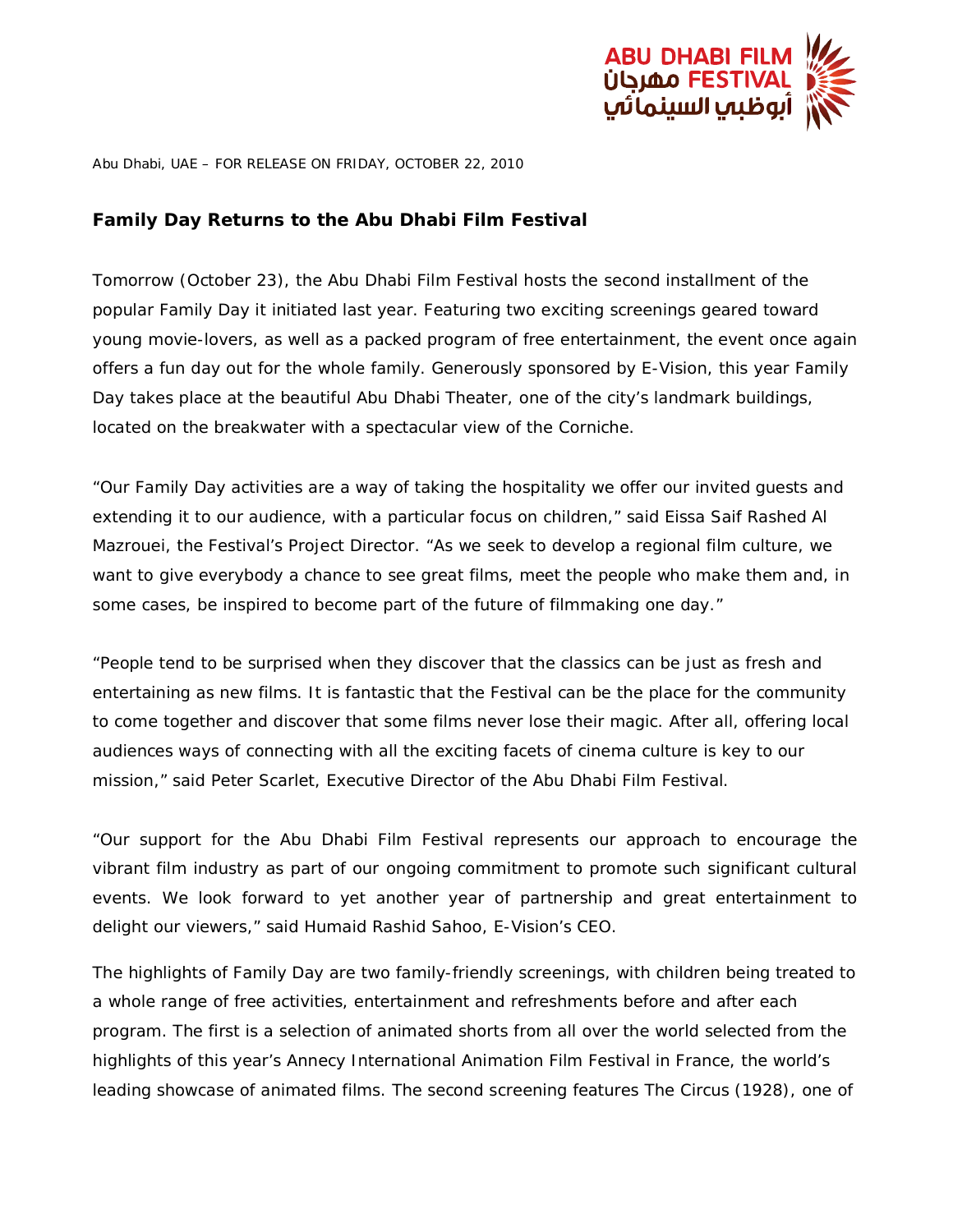

the funniest films directed by and starring Charlie Chaplin. This classic silent film is presented with a full orchestral score written by Chaplin himself and is sure to delight both children and grown-ups.

## **Event Details**

FAMILY DAY sponsored by E-Vision Saturday, October 23, 2010, 2:00 p.m. to 7:30 p.m., Abu Dhabi Theater Screening times: *Best of Annecy Animation Film Festival -* 4:00 p.m. *The Circus* - 6:30 p.m. Screening tickets can be purchased online at: www.adff.ae or at Festival Box Offices at the Emirates Palace Hotel, CineStar Cinema Marina Mall and Abu Dhabi Theater.

Please note: Family Day activities are free and open to the public, while screenings are subject to regular ticket prices of AED 10 for children over five years of age and AED 20 for adults. Children two to five years of age are admitted free but must obtain a ticket from the box office, infants are admitted free if they do not occupy a seat.

## **About E-Vision**

E-Vision has been supporting local creative talents and productions in the UAE and has used its nationwide network to promote the best in cinema to its customers. E-Vision is the leading regional source to offer over 300 TV channels, in 21 different languages, ranging from sports to movies, from documentaries to music and kid's channels. E-Vision's product line-up includes 15 premium packages from all the major TV providers like OSN, ART, Pehla, Firstnet, TFC, Pinoy Plus and many more, in addition to the E-Vision Basic package.

## **ABOUT THE FESTIVAL**

The Abu Dhabi Film Festival (formerly the Middle East International Film Festival) was established in 2007, with the aim of helping to create a vibrant film culture throughout the region. The event, presented each October by the Abu Dhabi Authority for Culture and